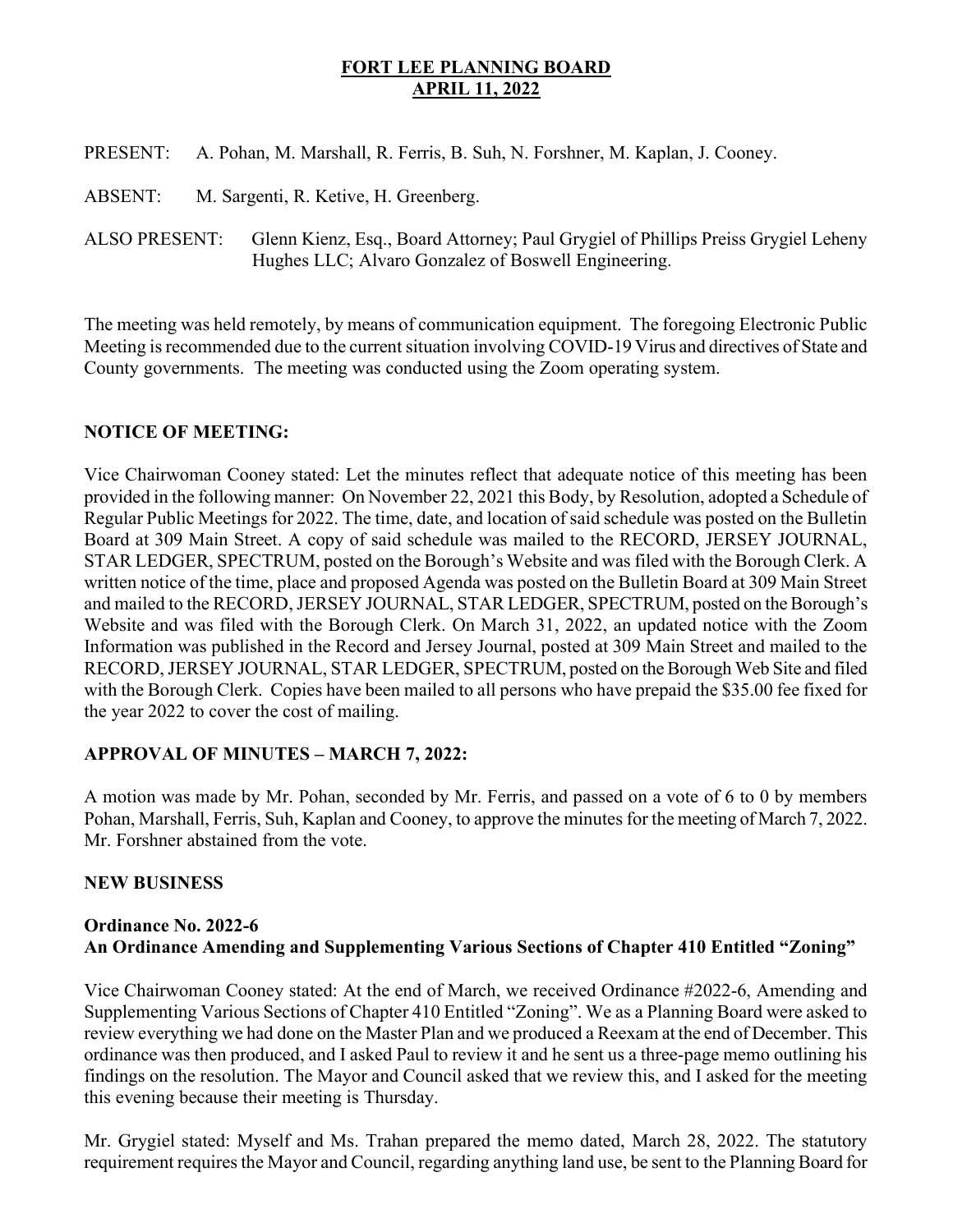#### FORT LEE PLANNING BOARD April 11, 2022 Page 2

review and report back that it is consistent with the Master Plan. When we reviewed the ordinance, we found that it is very consistent with the recommendations and the memo also shows the recommendations that were not included in this ordinance. It is consistent with the Master Plan.

Mr. Ferris stated: I think the review by Mr. Phillips was excellent. In addition, I would suggest that the memo be sent with the letter to the Mayor and Council for their review.

Vice Chairwoman Cooney stated: I agree. I think the onus of what's missing falls on us and we have to turn around to the Mayor & Council and tell them what other changes we would like.

Mr. Kienz stated: Yes, you certainly can. It is an ongoing process, and you can keep on making recommendations and producing reexams.

Mr. Pohan questioned: On Page 5 of the Ordinance there is a typographical error. It is on Page 5, at D. Side Yard Exception. (1) Corner lot. "The side street setback line of ay corner lot". It should say "The side street setback line of any corner lot". Also, on the restaurant's parking requirements, were there any changes? It says one for every four.

Mr. Grygiel stated: No, this is the same. In other areas it is one for every two. Just the blocks and lots were affects.

Vice Chairwoman Cooney questioned: Are we all in agreement that we are telling the Mayor and Council that we reviewed the ordinance and found it to be consistent with the Master Plan?

Mr. Kaplan stated: My opinion is yes, and I would like to motion that it be sent with the memo.

A motion was made by Mr. Kaplan, seconded by Mr. Pohan, and passed on a vote of 7 to 0 by members Pohan, Marshall, Ferris, Suh, Forshner, Kaplan and Cooney, to recommend that Ordinance No. 2022-6, An Ordinance Amending and Supplementing Various Sections of Chapter 410 Entitled "Zoning, is consistent with the Master Plan.

Vice Chairwoman Cooney asked if there was anything else needing to be discussed.

Mr. Forshner stated: I would like to ask why we are still getting full size plans. In the last twenty years I have never used full size plans and I am in the business. I recommend that we get 11x17 plans, they are acceptable throughout the industry. I understand from Christen that there is no requirement on the size of the plans that we are receiving in the ordinance. I recommend that we get at least one full size set for the file and the rest be sent smaller along with a PDF.

Mr. Pohan questioned: There is nothing in our ordinance on size?

Ms. Trentacosti stated: No, both myself and Paul looked. There is no requirement.

Mr. Kienz stated: I recommend that we review the submission packet and put it in there. We should also see what Fort Lee wants and what the Board of Adjustment wants. We can work everything out during the day with Christen and Paul.